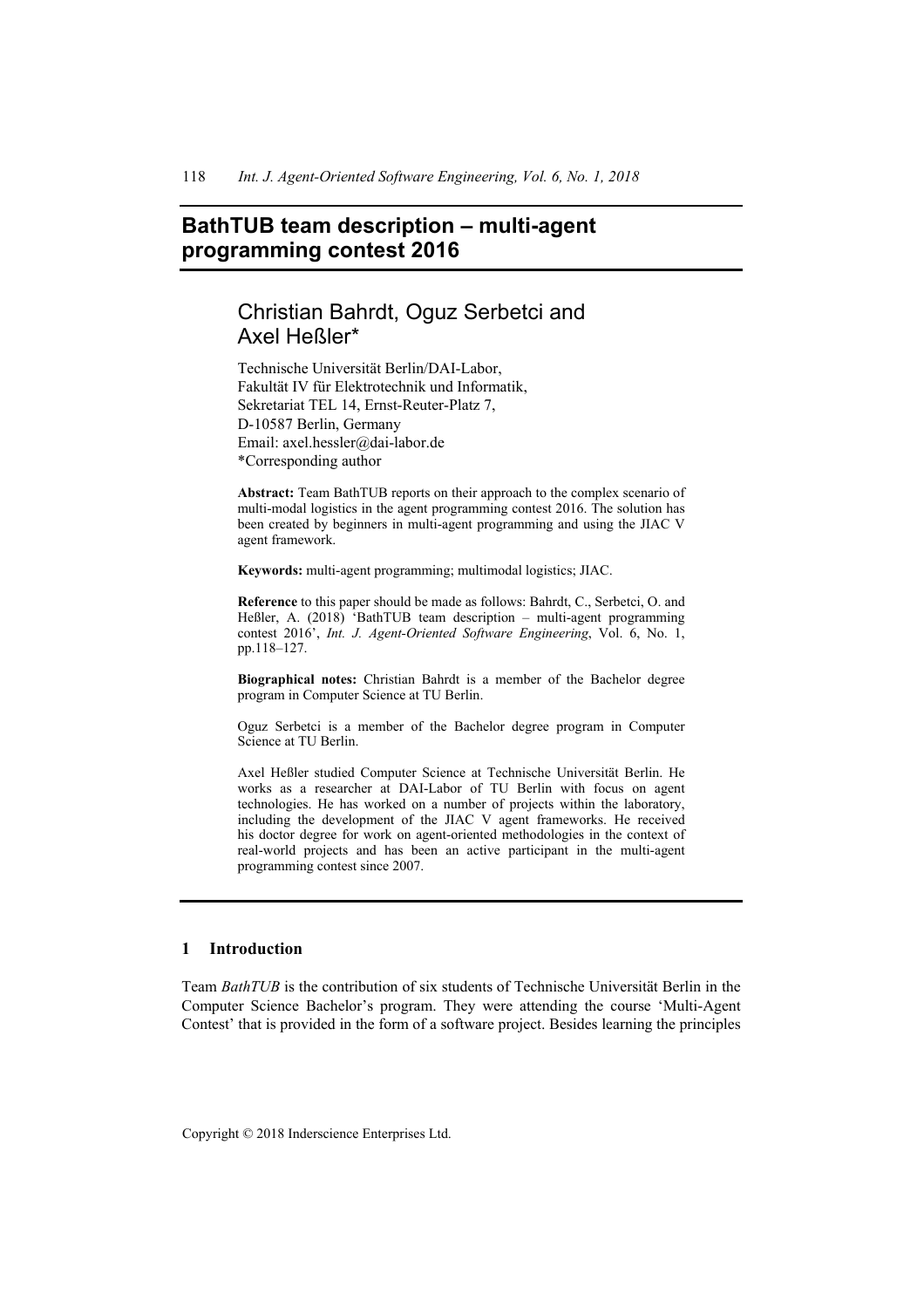of multi-agent programming, the use of the JIAC V agent framework (Hirsch et al., 2009) and understanding and developing a solution for the Multi-Agent Programming Contest [MAPC (https://multiagentcontest.org/)], most of the students make their first steps in managing and cooperating in a larger software engineering project. The course is supervised by Dr. Axel Heßler, who is researching and teaching agent-oriented principles for over a decade and is also co-developer of the agent framework JIAC V and successful participant in former MAPCs. Around 1,000 man hours have been invested in the project during the semester and another week has been spent just before the contest.

Participating in the contest has long tradition at Technische Universität Berlin (see e.g., in Heßler et al., 2007, 2010, 2013]), starting in 2007, when the former team has won the gold digging challenge using predecessor framework of JIAC V, the JIAC IV agent framework (Fricke et al., 2001).

#### **2 System analysis and design**

The methodology, which is used in a trimmed-down version, borrows from the JIAC methodology (Heßler, 2013), and can be described as bottom-up and agile methodology: The whole MAPC scenario is very complex. In order to understand the challenge and develop the solution we start with domain analysis, which is to build a first ontology or world model reflecting the four different agent roles (car, drone, motorcycle, truck) with their different capabilities and properties (maxSpeed, batteryLoad, carryingCapacity)..

The next step was to define the notion of items and facilities with their dependencies. Items must be bought or crafted to get them and can be stored, delivered or dumped. Dependencies of items span an item graph (see Figure 1). We create the graph during initialisation phase of the simulation and it is used during job planning.

Facilities are points-of-interests on the map that sell, store or support crafting of items. We model the types of facilities, their price and current inventory. All facilities and their actual state are gathered in the yellow pages.

Finally in ontology modelling, we model jobs (those activities that make money) and other activities so that we can rank and sequence activities for scheduling and execution.

The main strategy of the team is going for fast money. We focus on doing simple jobs as fast as possible by means of decent job planning, complexity reduction and enemy surveillance. What we mean by this is the following: the JobPlanner ranks jobs by complexity (see item graph above) and than disassembles the job according to the number of free agents and assigns tasks to them. We always try to guess what the opponent is doing by observing the inventories of the facilities.

Our job planning is a centralised approach to team planning. In principle, it would also be possible to distribute the agents on several machines. However, except for the initialisation phase, the system performs fast enough meaning that the agents algorithms (message parsing, communication between team agents, decision cycle, team coordination, etc.) work faster than the request loop so there is no need to distribute at the moment. The current implementation of the contest team also does not allow for this kind of distributed agents because the JobPlaner has been implemented as Java Singleton (see Section 4 for more details).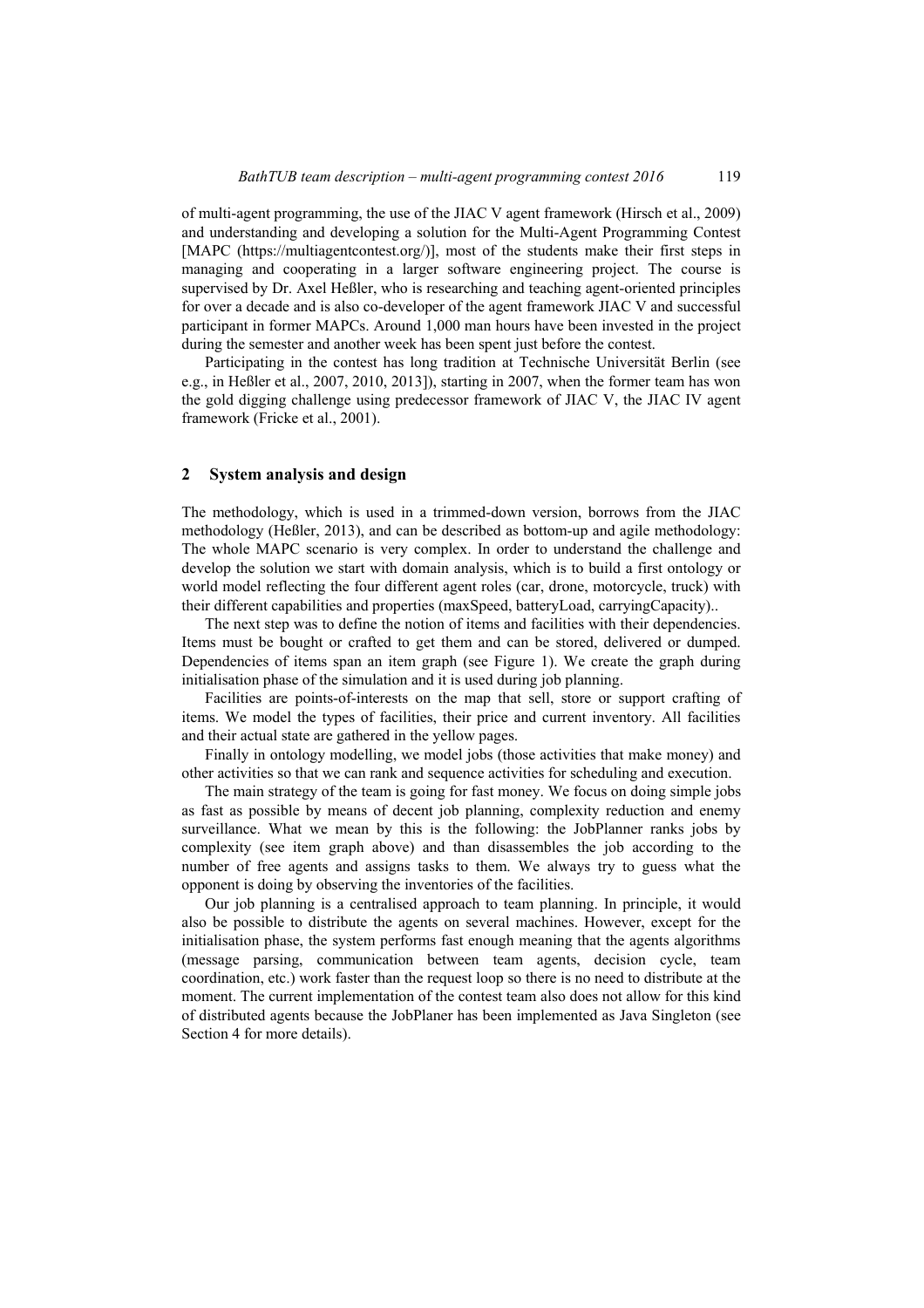

**Figure 1** The item dependency graph that is created during simulation initialisation phase (see online version for colours)

Notes: Green arrows mean that items are used as tools. Red lines mean that items are consumed as ingredients during crafting.

Altogether we have a hybrid approach, where each agent maintains its own world model and decides on this basis: this is completely decentralised, whereas job coordination is centralised.

When coming to the communication strategy in the agent team, we estimate the message traffic load cause it is essential for overall system performance. All agents share their own perception with all other agents in every step using messages. Every message must be processed by each agent, it updates the world model of the agent. The number of resulting message load is  $(\mathcal{O}(n^2))$ , n being the number of agents in the system). Also there is some coordination going on which involves  $O(n)$ . Finally, each agent tells all other agents what it intends to do (assemble, assistAssemble or recharge) in the next step where we also estimate  $(\mathcal{O}(n^2))$ .

The team coordination strategy is controlled by a central instance that maintains and coordinates the agents in the team. However every agent can be this controlling instance (for more details see Section 4).

The principle agent structure and decision process has been visualised in Figure 2. It is close to the BDI agent model. The agent lifecycle is controlled by the JIAC runtime. Each agent has its own thread of control, thus acting autonomously, and does not require user interaction. Map discovery, enemy surveillance and job planning is proactively done by every agent. They also proactively share their perception and intention with other team members.

However, agents react to server messages and their perception input and can act according to that. In fact, the decision process is triggered once every simulation step. Agents update their world state from perception input and from what they are told by other agents.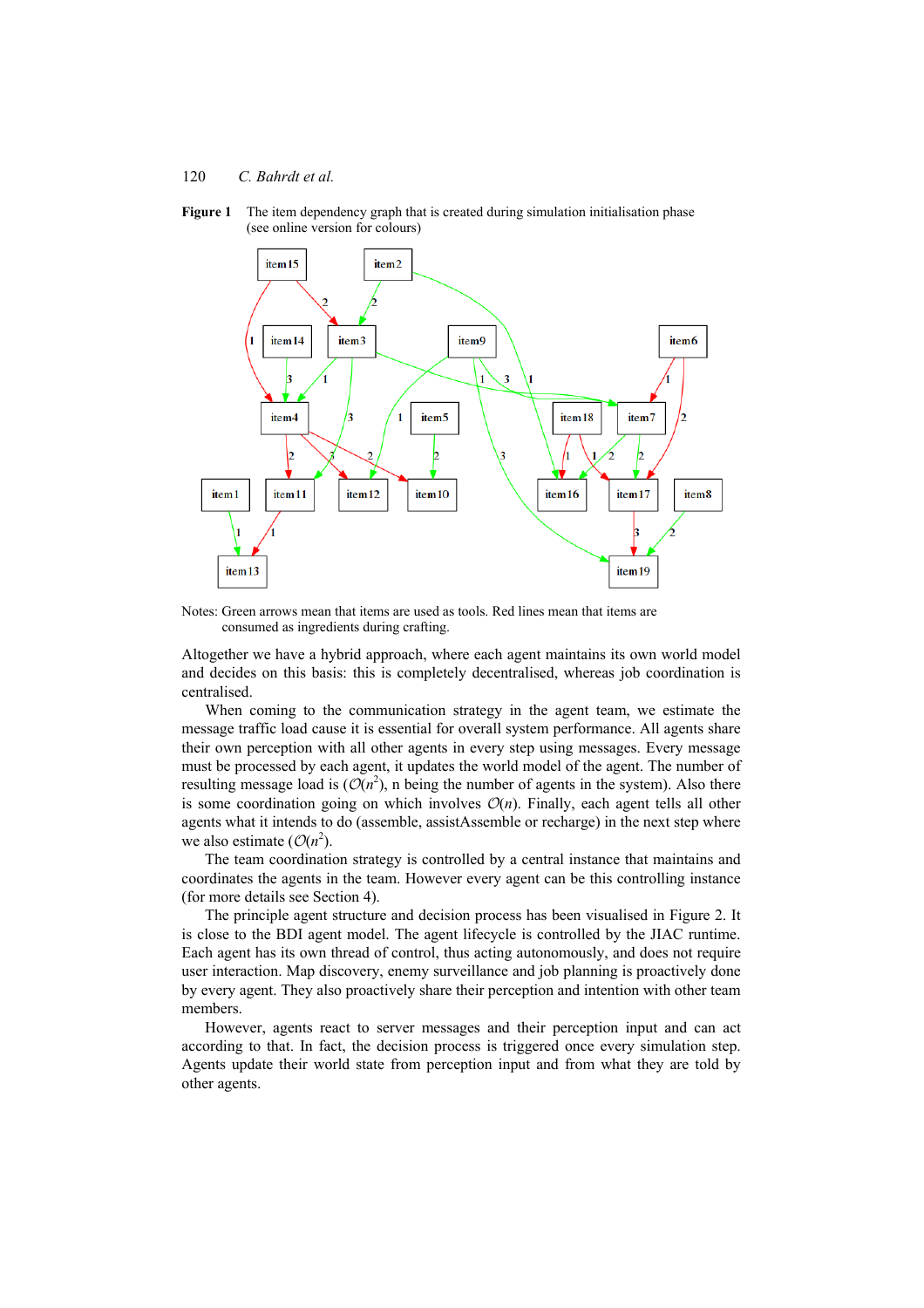**Figure 2** The single agent structure based on the JIAC agent model

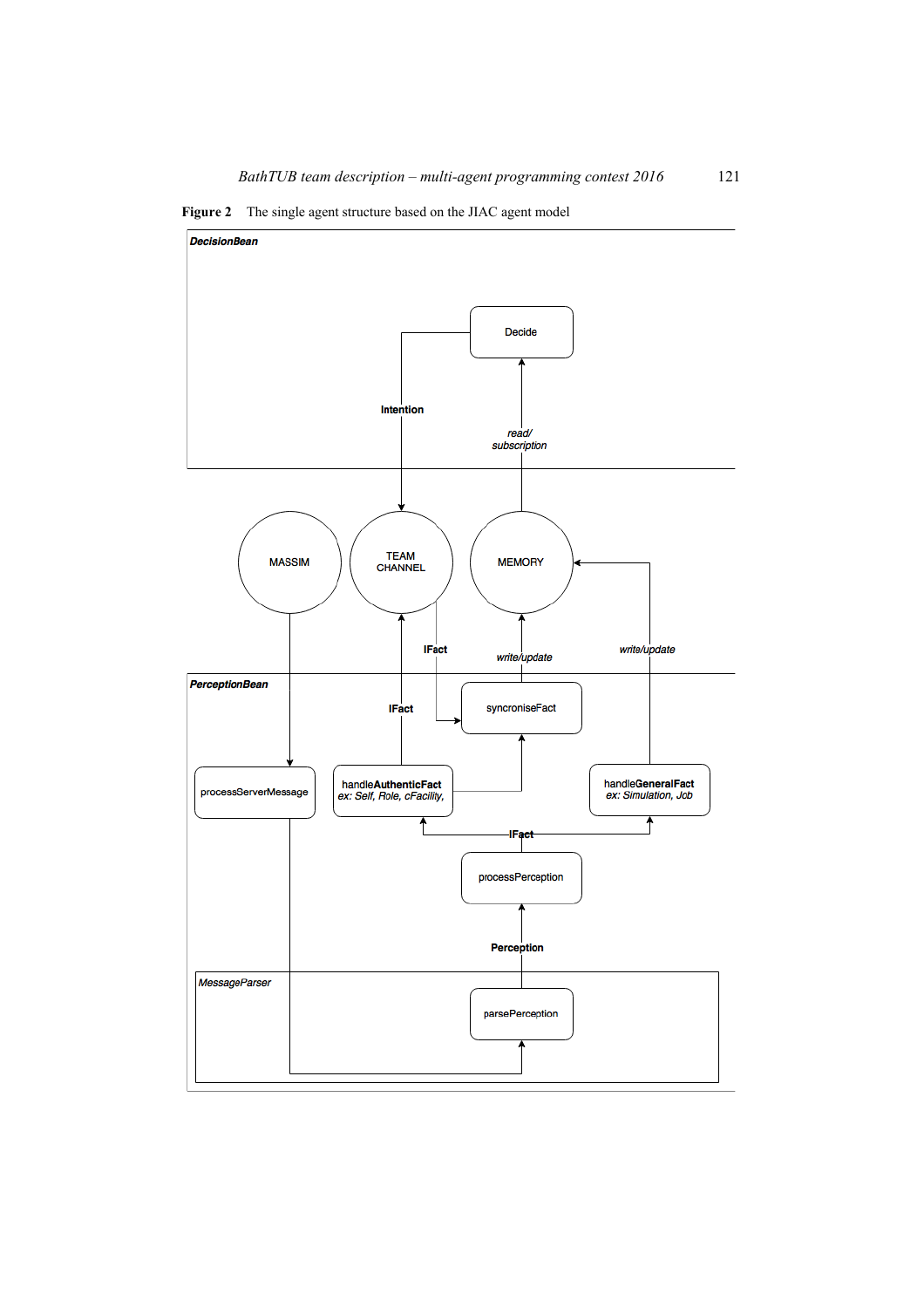#### **3 Software architecture**

Team BathTUB uses JIAC as the basis for multi-agent programming. JIAC is not a specific programming language but rather an agent middleware for distributed computing. JIAC is based on the Java programming language and does not prohibit nor enforce special concepts. JIAC has been successfully used by former TUB teams in former contests. JIAC is also the runtime environment for the agents, which runs reliably and with good performance.

Apart from JIAC we use Git along with Gitlab for development team synchronisation and Slack as communication platform to discuss design decisions and problems.

Team BathTUB uses one well-known algorithm. For routing we rely on Dijkstra (1959) [offered by GraphHopper (https://www.graphhopper.com/)], mainly because of its ease of use. For planning we invented our own algorithm/protocol as described in the next section, because we needed an algorithm that is also capable of easily coordinating the agents without much overhead.

The waypoint routing algorithm calculates the fastest route to destination considering the battery state of the agent. It does not consider the price for charging. The algorithm checks whether it is possible to reach the destination and charge later. Routes with a lower number of charging stations are preferred, choosing the shortest route beyond all possible routes. If no route can be found, which happens when no charging stations can be reached within the current charge, an exception will be thrown resulting in an emergency service call.

#### **4 Agent team strategy**

In this section, we describe the team coordination strategy of our team. Any time an agent has nothing to do it starts to plan a job, which means it will take control over a job-planning singleton, sending a call for proposal to all agents. Using a Java singleton pattern at this point is a break in agent-oriented design, considered as a development and performance shortcut, which is possible and not prohibited when using the JIAC framework. The resource the singleton is controlling is the job-planner. In theory, it should have been a job-brokering or job-planning agent or an agent component, but in fact, it is now a class and instance in the Java virtual machine. It can be seen as an infrastructure functionality and component, where all agents have access to it. By this, the singleton instance makes sure that only one job-planning instance exists and can be used.

The job planning process has three steps: Proposals, Assignments and ExecutionStart. When an agent starts the JobPlanner it plans all active jobs, one at a time. For every job a proposal request is generated for distributing the items of a job to the agents, one item type at a time. The agents now calculate their subjectively best way to retrieve some of these items and send the result (the cost) back to the planner as their personal *JobProposal*. The planner then evaluates these proposals and chooses the fastest partly job-fulfilling proposals. This is repeated until every item is retrievable. After all that, the agents are again informed about who is doing what in a central manner (*JobAssignment*). If all items of a job are assigned, the JobPlanner starts the execution of the job by sending a *JobExecutionStart* message.

Information exchange in the agent team has already been discussed earlier. Following the earlier description, the complexity of perception exchange results simply from every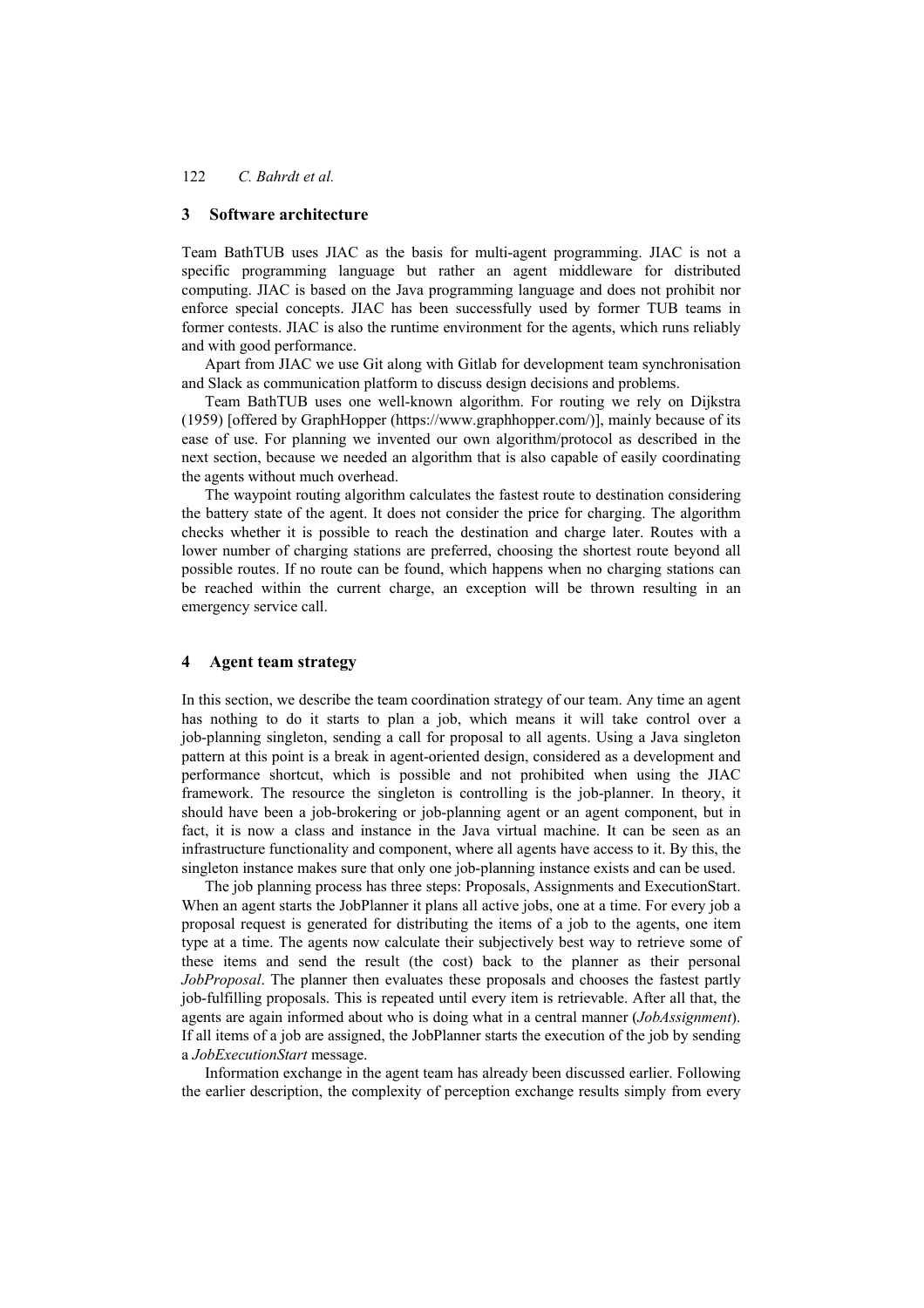agents sending its perception and intention to every other agent by means of JIAC-Messages. Only job bidding and task assignment is a bit more complex, but still does not break the server cycle time limit.

Between subsequent simulation steps every agent calculates its proposal (see description above), either it has something to do in the next step or not. Idle agents directly execute one of the following activities: map discovery, job planning or enemy surveillance.

Failing actions do not cause severe problems to the agents. Agents can also recover from crashes by controlling the agent's lifecycle, or they are simply restarted on the agent node (the JIAC runtime environment running in a JVM) of the current JIAC application.

#### **5 Evaluation**

Team BathTUB ranked fifth in the 2016 edition of the Multi-Agent Programming Contest. This means four other teams performed better than us and our overall performance was not satisfying.

Thinking about reasons why, at first raises some questions in general software engineering. Main principles of software engineering are valid also in agent-oriented programming and development. Questions here are source code version control, build process and testing. And they tell a lot about communication, cooperation and coordination between members of the development team.

We used the free and open source code management system Git (https://gitscm.com/). It is fast, it is distributed, every participant has the full history of everything in the repository. The main challenge when using Git is integration. While we have 23 branches for separate functions, we missed the point when it became essential to integrate dependent functionalities and test them together. Furthermore, we neglected the old software developer rule to always have a running system. In the end, we merged a lot of useful functionalities just before the contest began and noticed too late that this version is not working. We could not fix it before or during the contest, either. As a consequence, we had to find an earlier version, that was reliably participating in the contest, but was missing major functionalities that would gain more score.

Another important point when evaluating our team is the contest scenario, which simulates a complex problem in logistics. The JIAC V Agent Framework is not a special application in logistics and our developers had to learn, understand and implement building blocks for detailed organisation of complex operations in this field, too, in addition to learning and understanding the agent-oriented paradigm, principles of agent-oriented programming and the use of Java and JIAC V.

#### **6 Conclusions**

In this report we describe our approach to solve the complex multi-agent contest scenario. The performance of our agent team was considerably lower than its potential. In our opinion we could have done a better job when observing some few best practice rules in general software engineering. Nevertheless, we will learn from this experience and show excellent results. We are looking forward to the next edition of the Multi-Agent Programming Contest.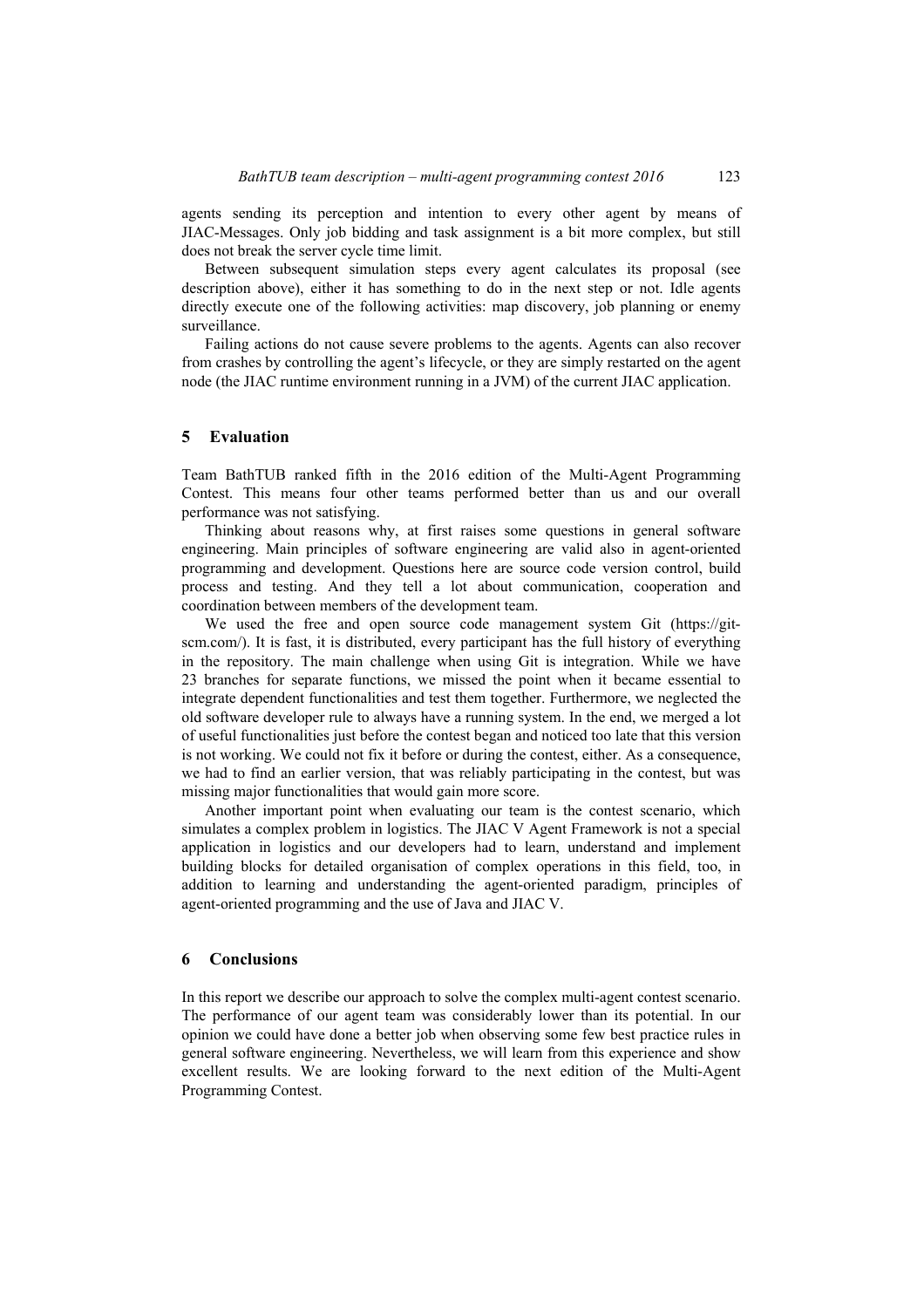## **7 Team overview: short answers**

- *7.1 Participants and their background*
- *What was your motivation to participate in the contest?* Course in Computer Science Bachelor's program 'Multi-Agent Contest'.
- *What is the history of your group?* (course project, thesis, …) The course was a software engineering project lasting the summer semester 2016.
- *What is your field of research? Which work therein is related?*  Agent-Oriented Software Engineering (AOSE), Multi-Agent Framework JIAC, applications of the agent-oriented paradigm in real world.

## *7.2 The cold hard facts*

• *How much time did you invest in the contest (for programming, organising your group, other)?*

About 1,000 man hours + one week preparation just before the contest.

- *How many lines of code did you produce for your final agent team?*  4,546 lines of code.
- *How many people were involved?*  6.
- *When did you start working on your agents?*  18 April 2016.

## *7.3 Strategies and details*

• *What is the main strategy of your agent team?*

To make easy jobs fast, we maintain an item dependency graph and observe shops and opponent behaviour, if we can be faster we do the job with all available agents, we avoid crafting.

• *How does the team work together? (coordination, information sharing, …)* 

Every agent sends its perception to every other agent in the team, also the intention (the action that will be executed in the next step) is sent each to all. The jobplanner ranks active jobs and distributes it over free agents.

• *What are critical components of your team?* 

Crafting was working fine in the preparation phase, but during the contest we had massive problems.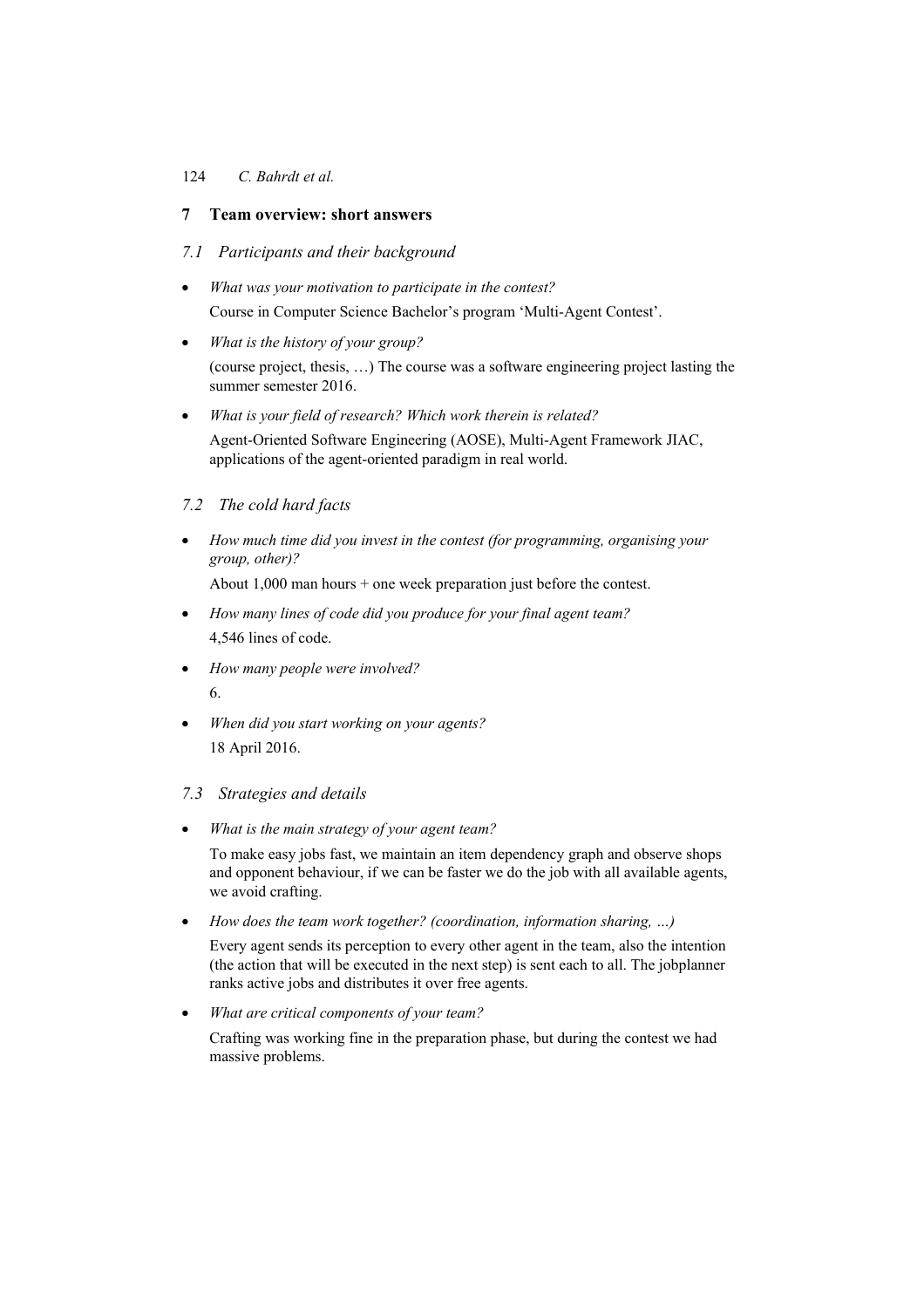- *Can your agents change their behaviour during runtime?*  If so, what triggers the changes? Agents observe job completion, if a job is completed by the other team, the current activity (and job) is aborted.
- *Did you make changes to the team during the contest?*  Yes, we tried hard to fix the crafting bug, but did not succeed. We also fixed minor bugs resulting in slightly better performance during the contest.
- *How do you organise your agents? Do you use e.g., hierarchies? Is your organisation implicit or explicit?*

Every agent is an individual software entity, running in an own thread, responsible for their own world state update, map exploration. The jobplanning is done in a centralised way, but could be done by every agent.

- *Is most of your agents' behaviour emergent on an individual or team level?*  We observed many emergent behaviour during preparation and the contest on agent level and on team level, but non has been positive effect though.
- *If your agents perform some planning, how many steps do they plan ahead?*  Our agents do not have an explicit notion of steps during planning, the number of steps results from the job that has been selected and the actual position of the agents and the availability of items.
- *If you have a perceive-think-act cycle, how is it synchronised with the server?*

The perceive-think-act cycle is completely triggered by the server, every time a server message arrives the perception updates the world model of every agent, after this the decision process is started and the desired action is sent back to the server. The duration of a server cycle is usually long enough to do all that except during initialisation where many things must be calculated, the map routing graph, the item dependency graph, after 4 to 5 cycles the agents are synchronous with the server.

## *7.4 Scenario specifics*

• *How do your agents decide which jobs to fulfil?* 

Simple jobs first and fast, with the start of each simulation we build an item dependency graph, we also explore the shopping facilities to learn how many items are available, the jobplanner ranks jobs after their complexity, less edges and are better, crafting is worse. We also try to observe the opponent behaviour in order to guess which job the enemy is working on. Agents near shop observe the item count and compare missing item to jobs.

• *Do your agents make use of less used scenario aspects (e.g., dumping items, putting items in a storage)?* 

Dumping, storage and job creation is not used at the moment.

• *Do you have different strategies for the different roles?* 

Yes, speed matters, and also the battery charging, routes with less charging stops are preferred.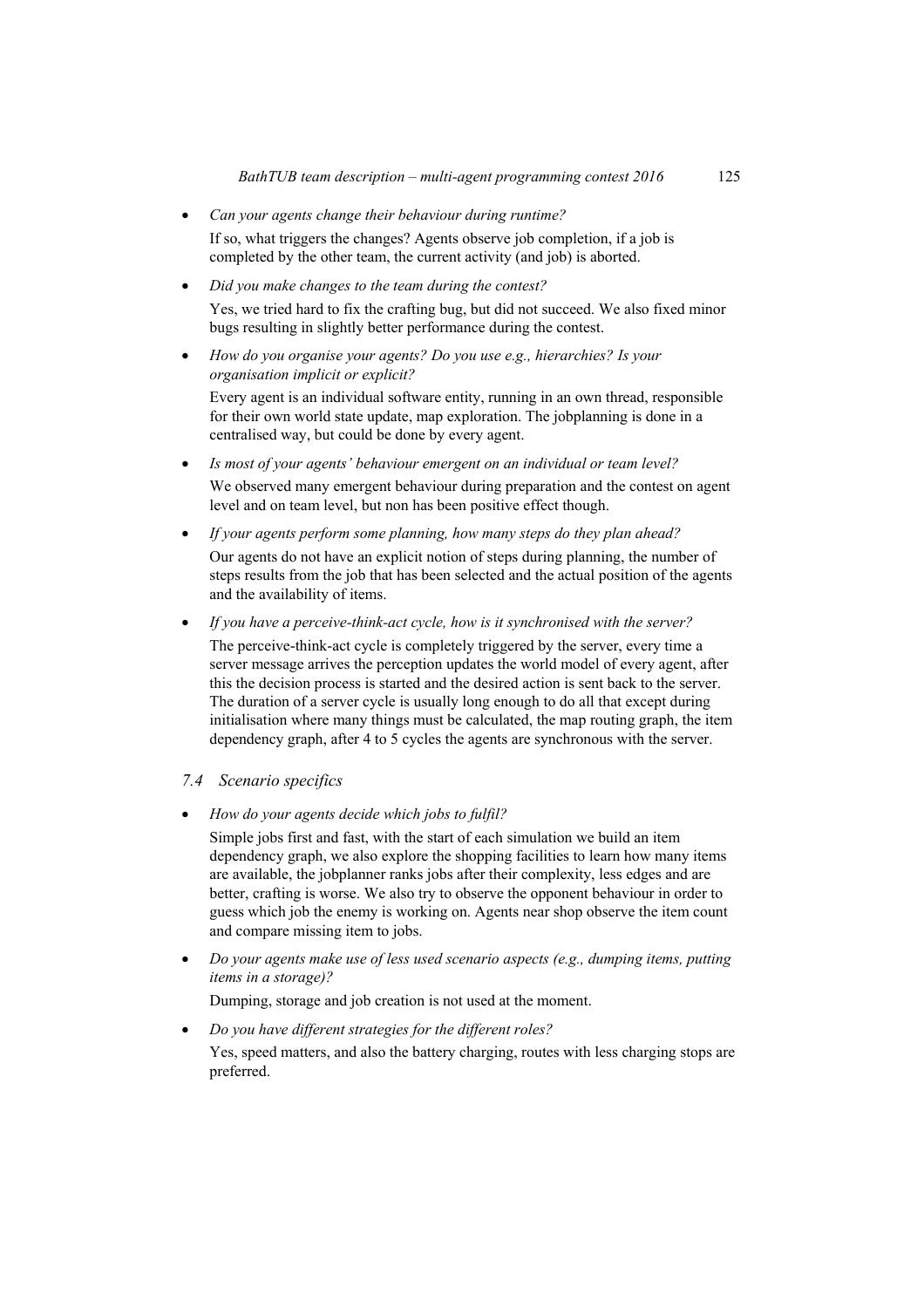- *Do your agents form ad-hoc teams for each job?*  Yes, when the jobplanner selects a job for execution the number and roles differ every time.
- *What do your agents do when they do not pursue any job?*  This is not the case, when an agent is not involved in a job execution, it takes control over the jobplanner and starts the next job.
- *7.5 And the moral of it is …*
- *What did you learn from participating in the contest?*

It is nice to hear the theory, but when it comes to implementation it is often hard and time-consuming to implement, especially debugging takes many more time, also distributed programming can often only be synchronised on compiler level.

- W*hat are the strong and weak points of your team?* The team runs robust and fast is positive, the weak point is crafting.
- *How viable were your chosen programming language, methodology, tools, and algorithms?*

The JIAC runtime and agent skeleton was very reliable and showed good performance, tool support could be better, GraphHopper was also very good and has an elaborate API.

• *Did you encounter new problems during the contest?* 

Multi-modal logistics (or transport) is an open research area that was also new to all members of our team.

- *Did playing against other agent teams bring about new insights on your own agents?*  Yes, it was nice to monitor other agents and to guess what is the goal, the strategy and tactics, in order to forecast the behaviour and then upset the plans.
- *What would you improve if you wanted to participate in the same contest a week from now (or next year)?*

Crafting is definitely our short term goal, we do not really examine whether a job is worth the execution (in terms of brings a good return).

- *Which aspect of your team cost you the most time?*  The jobplanner.
- *What can be improved regarding the contest/scenario for next year?*

Some of the problems came only up when we played against another team, that has not been tested before, maybe play against other during preparation phase.

• *Why did your team perform as it did? Why did the other teams perform better/worse than you did?* 

The main reason is that our changes in crafting right before the contest could not be fixed during the contest